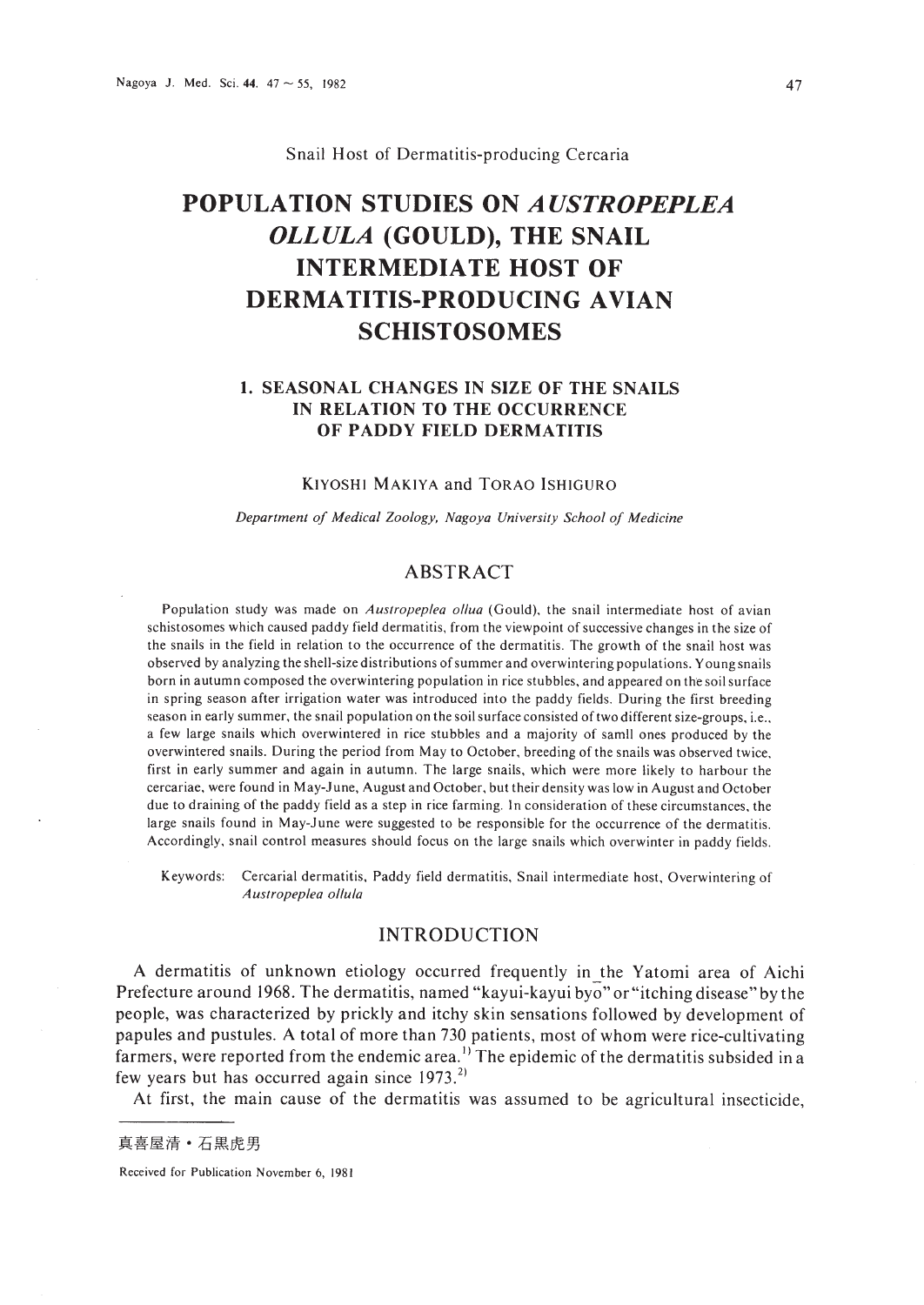chemical fertilizer or other pollutants which came into contact with the farmers' skin. However, through parasitological investigations carried out by Kumada *et al.,* 3) etiology of the dermatitis was elucidated by the detection of causative schistosome cercaria from the aquatic snail, *Austropeplea ollula* (Gould); the cercaria was experimentally confirmed to cause the dermatitis in man.

According to the results so far reported, the causative cercaria belongs to an avian schistosome, *Trichobilharzia.* The cercariae are shed into the water from the snail intermediate hosts, *A. ol/ula,* which infest paddy fields of the endemic area. As avian definitive hosts, *Anas poecilorhyncha zanarhyncha* Swinhoe and other waterfowls of the Anatidae family have been suggested.<sup>4)</sup>

One of the fundamental measures for preventing the dermatitis is control of the snail intermediate hosts, and they may be controlled by the application of molluscicides if they infest limited areas. The endemic area of the dermatitis, however, includes a wide 870-hectare area heavily infested by the snail hosts. Accordingly, it has been difficult to control the dermatitis epidemic effectively in such an extensive area.

In order to develop effective measures for controlling the snail host, ecological studies of the snail were carried out. The present paper deals with population sutdies on the snail host from the viewpoint of the successive changes in the size of snails in the field in relation to the occurrence of the dermatitis.

# MATERIALS AND METHODS

In the endemic rice-farming area, one paddy field was selected for monthly samplings ofthe snail population. This paddy field had an area of 22 ares and had been heavily infested by the snail hosts in past years.

Two kinds of samplers were used for collecting the snails. One was a metal dredge sampler (20 cm long  $\times$  10 cm wide  $\times$  5 cm high) screened with wire mesh at the bottom, which could collect a soil sample together with the snails on the soil surface. The snails could be sieved out from the soil by washing the soil sample. The other was a metal tube sampler with a diameter of 10 cm. This sampler was used for collecting overwintering snails which were often found in the spaces of the rice stubble. After separating the bundled rice stubble, the snails were sieved out by washing the stubble and soil.

About 10 samples were taken randomly with the dredge samplers during the period from May, 1980 to March, 1981. With the tube samplers, a total of 47 rice stubbles were taken systematically in a grid-wise manner from October, 1980 to March, 1981. **In** addition to these monthly samplings taken from the paddy field, dredge samplings were made randomly in three drainage canals around the paddy field during the winter months.

After identifying the snail hosts, A. ollula, the shell length of all the snails was measured to the closest 0.1 mm with an eyepiece micrometer in a binocular microscope. In order to discriminate different size-groups (cohorts) in the shell-size distribution, the measurement data were analyzed on a probability graph paper. The composition rate, mean shell length and standard deviation of each component size-group were determined by Cassie's method.<sup>5)</sup>

#### RESULTS

#### *1. Relative abundance of the snail intermediate hast in the paddy field*

The number of aquatic snails collected in the three field surveys are shown in Tables, I, 2 and 3. A total of 3,168 snails were collected with the dredge samplers during the study period, of which *Austropeplea al/ula* (Gould) accounted for 98.1 %. The rest were *Physa acuta*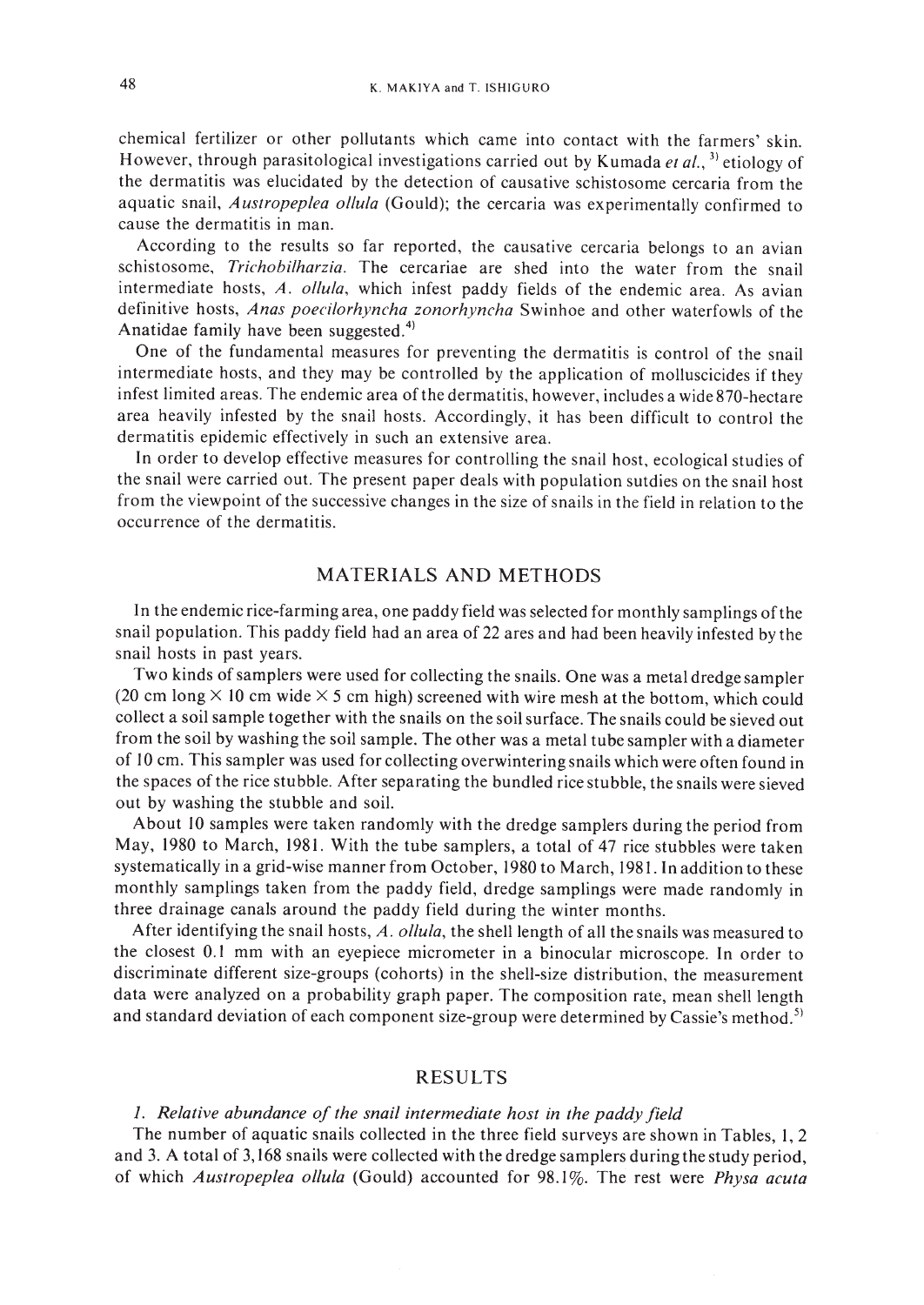| Date          | Austropeplea<br>ollula | Physa<br>acuta | Oxyloma<br>hirasei | Cipangopaludina<br>chinensis<br>malleata | Total |
|---------------|------------------------|----------------|--------------------|------------------------------------------|-------|
| May 31, 1980  | 427                    | $\mathbf{0}$   | $\bf{0}$           | $\theta$                                 | 427   |
| Jun. 12       | 730                    | $\bf{0}$       | $\theta$           | $\theta$                                 | 730   |
| 10<br>Jul.    | 887                    | $\theta$       | $\theta$           | $\theta$                                 | 887   |
| Aug. 11       | 98                     | $\overline{c}$ | $\theta$           | 0                                        | 100   |
| Sep. 14       | 659                    | 36             | 8                  | 5                                        | 708   |
| Oct. 2        | 205                    |                | 5                  | 0                                        | 211   |
| Nov. 13       |                        |                |                    |                                          |       |
| Dec. $11$     | 31                     | $\theta$       | $\mathbf{0}$       | $\Omega$                                 | 31    |
| Jan. 10, 1981 | 27                     |                | $\Omega$           | 0                                        | 28    |
| Feb. 12       | 38                     | 0              | $\theta$           | 0                                        | 38    |
| Mar. 12       | $\tau$                 | $\bf{0}$       |                    | $\bf{0}$                                 | 8     |
| Total         | 3,109                  | 40             | 14                 | 5                                        | 3,168 |
| Percentage    | 98.1                   | 1.3            | 0.4                | 0.2                                      | 100.0 |

Table I. Relative abundance of the snail intermediate host, *AuSlropepfea ol/ufa,* among aquatic snails found in the paddy field (dredge samples)

Draparnaud, *Oxyloma hirasei* (Pisbry) and *Cipangopaludina chinensis malleata* (Reeve) in decreasing order (Table I).

| Date          | Austropeplea<br>ollula | Physa<br>acuta | $Ox$ yloma<br>hirasei | Polypylis<br>hemisphaerula | Total |
|---------------|------------------------|----------------|-----------------------|----------------------------|-------|
| Oct. 2, 1980  | 48                     | $\theta$       | 3                     | $\Omega$                   | 51    |
| Nov. 13       | 130                    | 8              | 4                     |                            | 143   |
| Dec. $11$     | 234                    | 46             | 2                     | $\mathbf{0}$               | 282   |
| Jan. 10, 1981 | 441                    | 28             | $\bf{0}$              | $\theta$                   | 469   |
| Feb. 12       | 171                    | 94             | $\overline{2}$        | $\theta$                   | 267   |
| Mar. 12       | 205                    | 34             | 2                     | $\theta$                   | 241   |
| Total         | 1,229                  | 210            | 13                    |                            | 1,453 |
| Percentage    | 84.6                   | 14.4           | 0.9                   | 0.1                        | 100.0 |

Table 2. Relative abundance of the snail intermediate host, *Auslropeplea ol/ufa,* among aquatic snails found in the paddy field during winter months (tube samples)

With the tube samplers, 1,453 snails were recovered from the rice stubbles dug out together with the soil. Among these snails, the dominant species was *A. ollula* (84.6%), followed by *P*. *acuta,* O. *hirasei* and *Polypylis hemisphaerula* (Benson) in number (Table 2).

Out of 307 snails sampled from the nearby drainage canals, however, only a few *A. oul/a*  $(1.3\%)$  were found during winter months. In contrast, most  $(97.1\%)$  of the aquatic snails in the canals were O. *hirasei* (Table 3).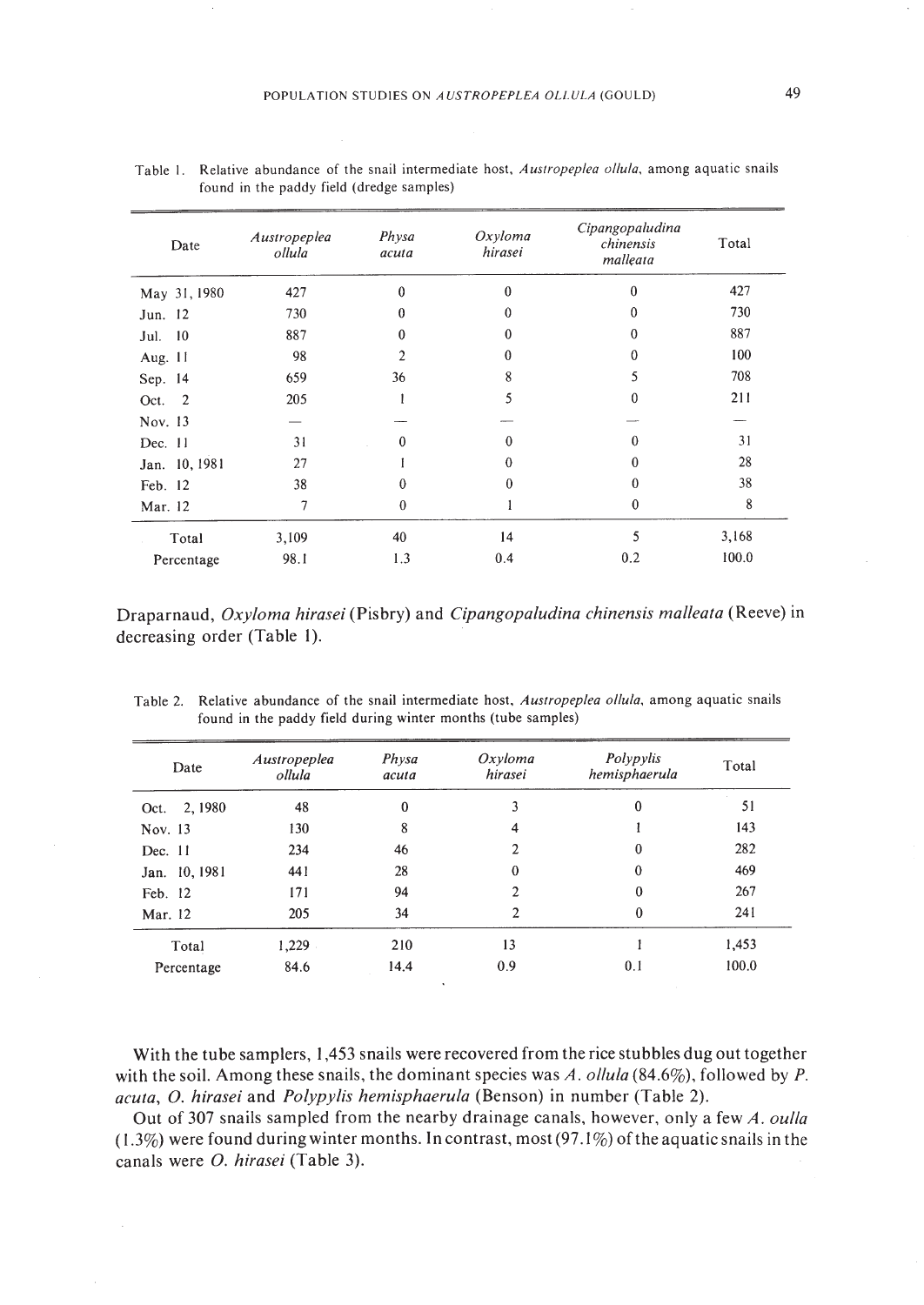| Date          | Oxyloma<br>hirasei | Austropeplea<br>ollula | Cipangopaludina<br>chinensis<br>malleata | Physa<br>acuta | Total |
|---------------|--------------------|------------------------|------------------------------------------|----------------|-------|
| Oct. 2, 1980  | 40                 | 0                      | $\mathfrak{D}$                           | $\Omega$       | 42    |
| Nov. 13       |                    |                        |                                          |                |       |
| Dec. $11$     | 164                | $\overline{\bf{4}}$    |                                          |                | 170   |
| Jan. 10, 1981 | $\overline{2}$     | $\bf{0}$               | $\theta$                                 | 0              | 2     |
| Feb. 10       | 70                 | 0                      |                                          | 0              | 71    |
| Mar. 12       | 22                 | $\bf{0}$               | $\theta$                                 | $\bf{0}$       | 22    |
| Total         | 298                | 4                      | 4                                        |                | 307   |
| Percentage    | 97.1               | 1.3                    | 1.3                                      | 0.3            | 100.0 |

| Table 3. Relative abundance of the snail intermediate host, Austropeplea ollula, among aquatic snails |
|-------------------------------------------------------------------------------------------------------|
| found in drainage canals during winter months (dredge samples)                                        |

## *2. Successive changes in the shell size of the snail host in the field*

The monthly changes in the snail size are shown in Fig. I for the dredge-sampled (soilsurface) population in terms of shell length. In order to follow the growth of the same sizegroup (cohort), calculated frequency curves are fitted to the observed size frequencies.

A number of *A. ollula* appeared on the soil surface of the paddy field in spring after irrigation water was introduced for rice planting. After rice planting (May 31), the snail population was composed oftwo clearly different groups, i.e., a majority (85%) ofsmall snails (group I with the mean shell length of 1.70 mm and group **II,** 2.55 mm) and a few large ones (group 11I,6.40 mm and IV, 7.95 mm). Abundant egg masses found on the soil suggested the first breeding of the snail to have taken place during this period. On June 12, the small (group I, 1.50 mm and II, 2.45 mm) and middle-sized snails (group III, 3.50 mm) made up 95% ofthe population, but a minority of large snails (group IV, 7.35 mm) still remained.

In the next month (July 10), the large snails were no longer found, and the population was composed of  $66\%$  of small snails (group I, 1.45 mm and II, 2.20 mm) and middle-sized ones (group 11I,4.20 mm). In mid-August, small (group 1,2.30 mm and 11,3.00 mm) and middlesized snails (group III, 4.15 mm) accounted for  $85\%$  of the population, but some snails had grown into large ones (group IV, 5.65 mm)

These large snails disappeared in mid-September; at the same time, small snails (group I, 1.55 mm and I1,2.45 mm) increased in number together with a majority (72%) of middle-sized snails (group III, 3.55 mm), and the population density became much higher than that of the previous month. This change suggested the start of the second breeding in autumn. After harvest of the rice crop (October 2), small snails were no longer collected from the soil surface and the population consisted of a majority (90%) of middle-sized snails (group I, 3.65 mm and II, 4.80 mm) plus a few large ones (group III, 5.95 mm).

The tube sampling was started from October to examine the overwintering population found in the rice stubbles left in the drained paddy field after the harvest.

Fig 2. shows the successive changes in the shell size distributions together with the fitted frequency curves. Shell-length histograms for the soil-surface population are also shown for comparison.

On October 2, a majority (92%) of small snails (group I, 1.60 mm and II, 2.70 mm) were recovered from the rice stubbles together with many egg masses. The production of the egg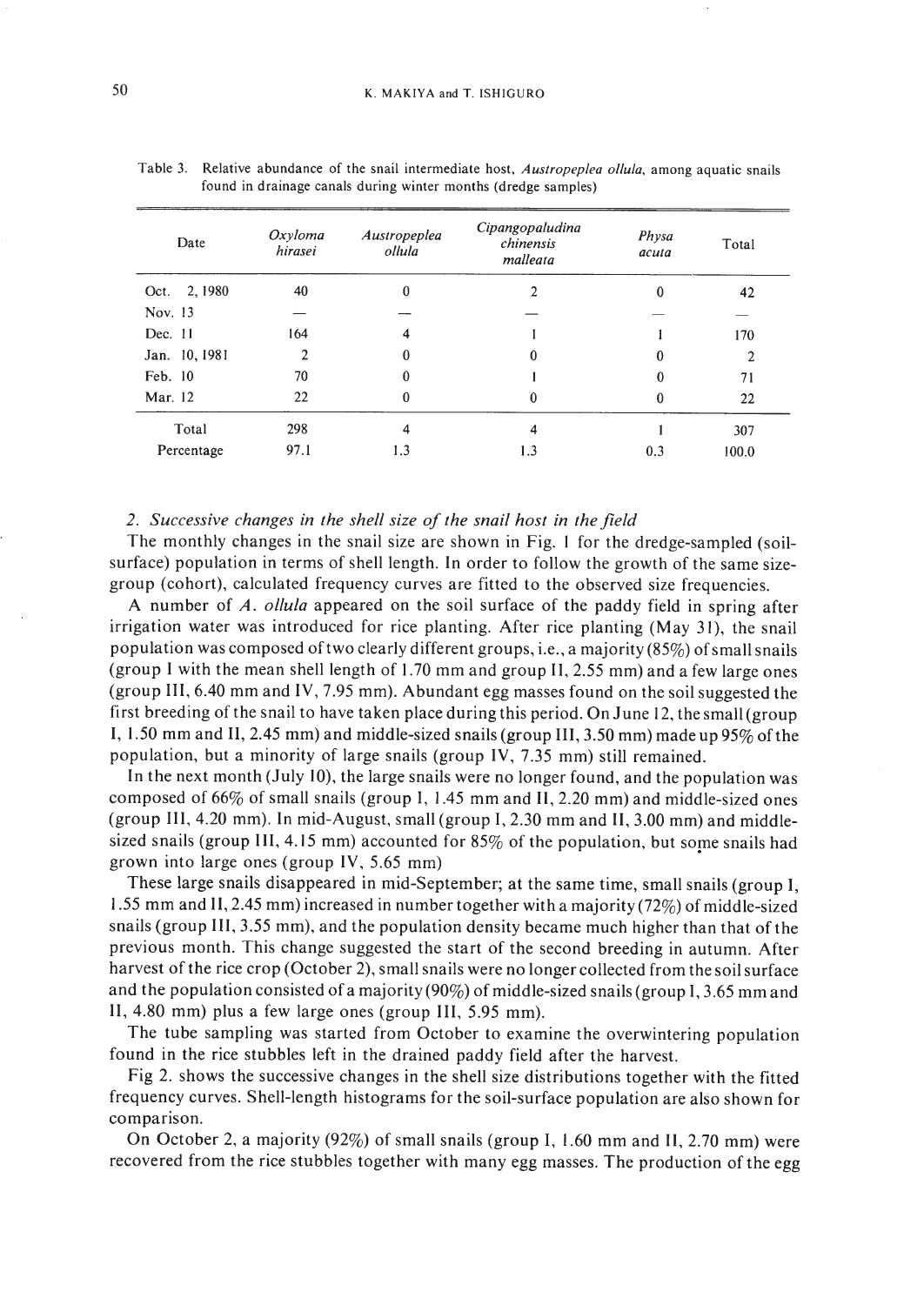

Monthly change of shell length distribution of the snail intermediate host, Austropeplea ollula Fig. 1 (dredge-sampled soil-surface population) Observed frequency distributions are shown by the histograms along with the calculated frequency curves. Component size-groups are indicated by the Roman numerals and mean shell length (solid circle).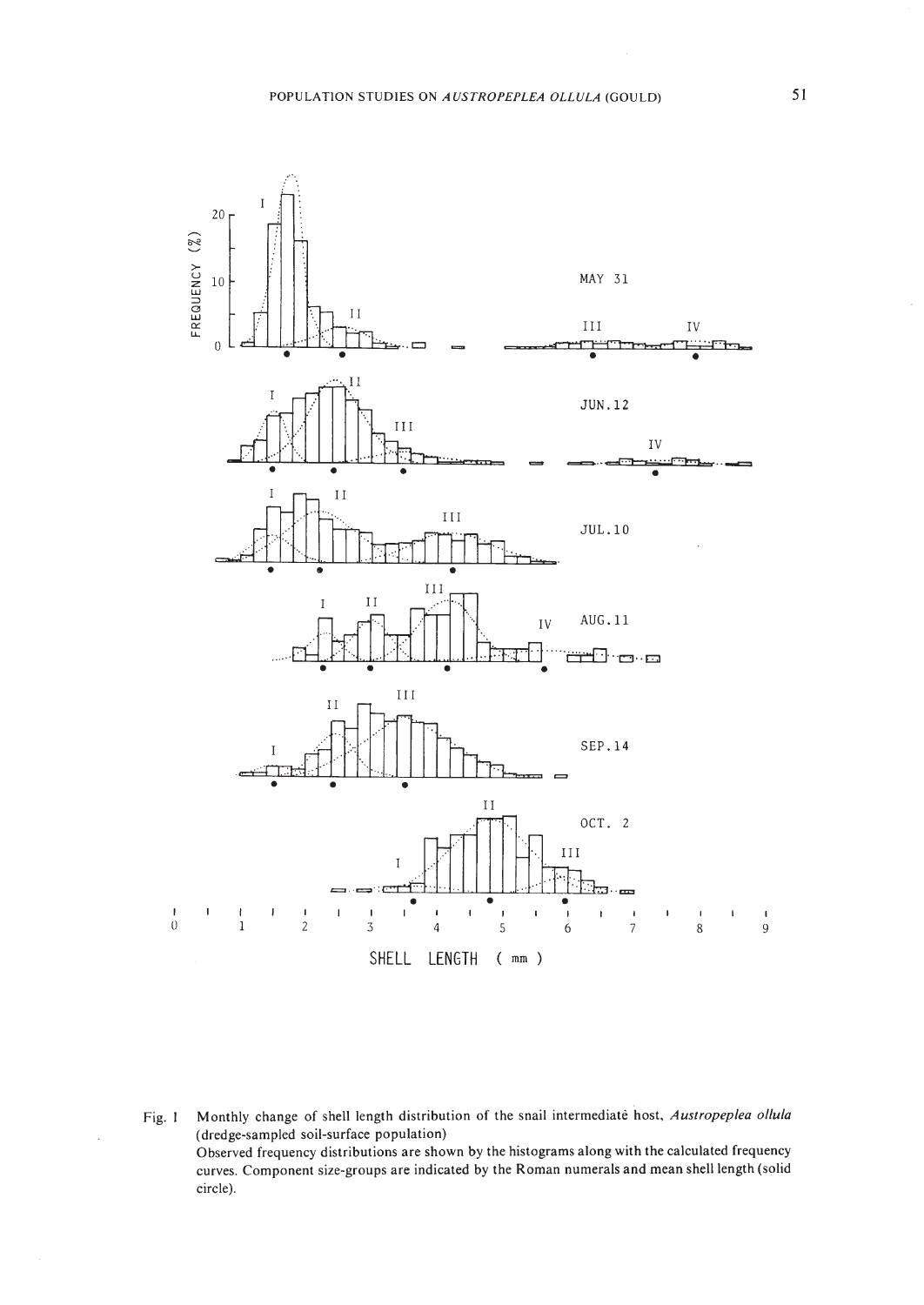

Fig. 2 Monthly change of shell length distribution of the snail intermediate host, Austropeplea ollula (overwintering population in rice stubbles and populations on the soil) The transparent histograms indicate the distributions of the tube-sampled population in the rice stubbles and the solid histograms show those of the dredge-sampled population on the soil.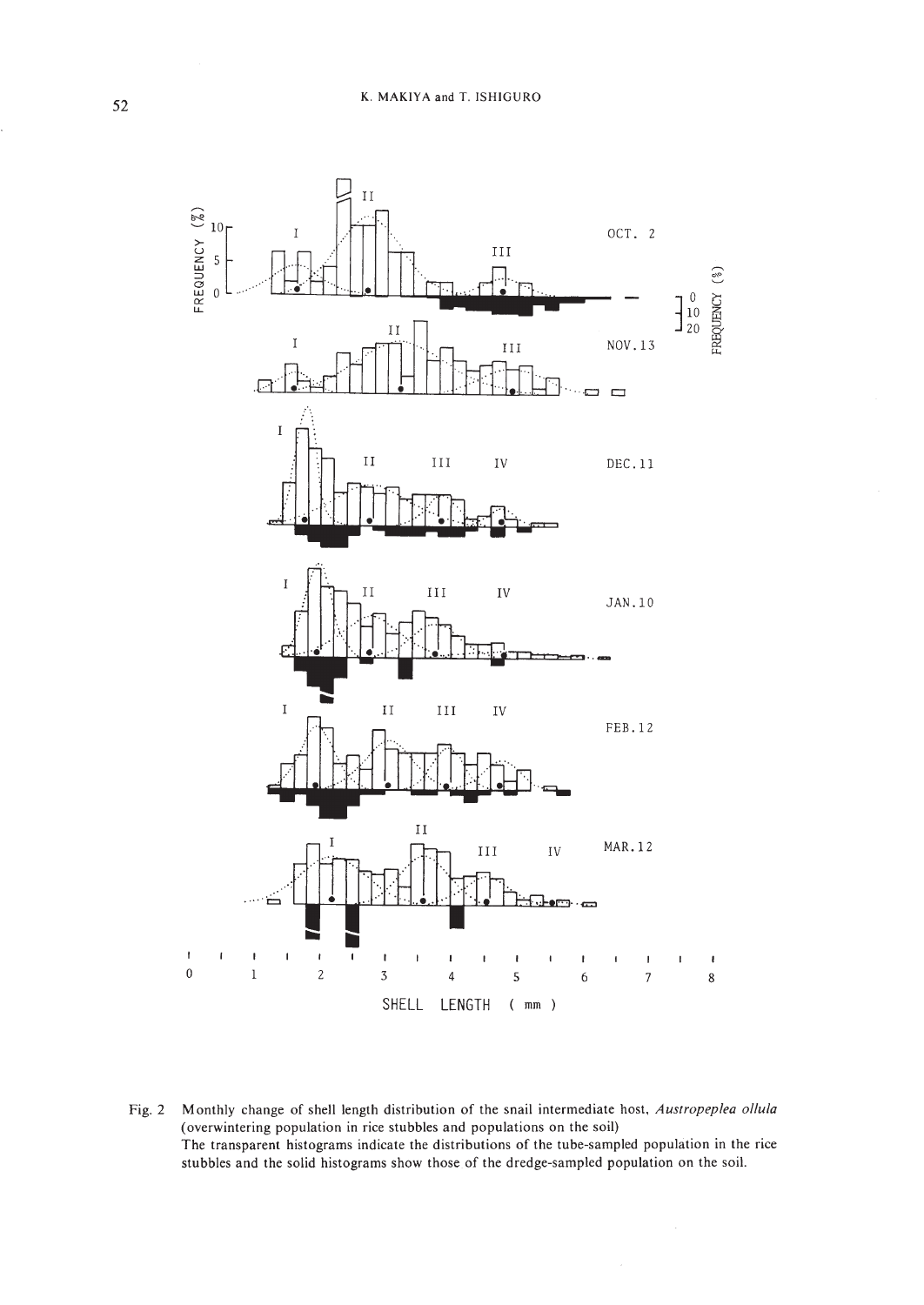masses indicated the second breeding which was suggested by the change in shell size distribution and density in mid-September.

It should be noticed that the shell size distribution of the rice-stubble population was quite different from that of the soil-surface population. This difference suggested that the small newborn snails gathered in and around the rice stubbles, while the large snails remained on the soil surface. In mid-November, the size distribution did not differ from that of the previous month except that the percentage of middle-sized snails increased.

From mid-December to mid-January when snails were very scarce on the dry soil surface, the smallest snails (group I, in Dec. 1.75 mm and group I in Jan., 1.95 mm) became abundant and accounted for most (68-70%) of the rice-stubble population together with the second smallest snails (group II in Dec., 2.75 mm and group II in Jan., 2.75 mm).

In the next month (February 12), small snails(group **I,** 1.95 mm and I1,3.05 mm) still made up the larger proportion (66%) of the snail population. On March 12, however, middle-sized snails (group II, 3.60 mm and III, 4.55 mm) accounted for more than half (53%) the number and some large snails (group IV, 5.55 mm) were also found in the rice-stubble population.

From December to March, the size distribution between the rice-stubble and soil-surface populations differed little, but the population density was very low on the soil surface of the paddy field.

#### DISCUSSION

In the present study, it was clearly shown that (1) *Austropeplea ollula,* the snail host ofthe dermatitis-causing cercaria, predominated on the soil of paddy field during rice-farming seasons and in the rice stubbles during the winter season (Tables I and 2), and (2) drainage canals were not important as overwintering sites of this snail, in view of the scarcity of the snail observed there during the winter months (Table 3). Similar results were obtained in preliminary surveys carried out in 14 other paddy fields in the same area over an entire year (unpublished). It can be concluded from these field surveys that the paddy fields are most important as the natural habitat during rice-farming seasons and also as the overwintering sites of the snail host.

Until the detection of a large number of overwintering snails in rice stubbles, there was thought to be a possibility that the overwintered snails might be introduced by irrigation water from the pipe network originating at the upper part of the nearby river. However, this possibility was denied conclusively by the repeated tests of sieving the water with a wirescreened dipper.

The results obtained from the analysis of the snail size distribution (Figs. I and 2) can be summarized as follows: (I) large snails in early summer were regarded as overwintered snails, which survived until mid-June, (2) a lot of young snails were produced by this overwintered generation in the first breeding period (May-July), (3) the second breeding in autumn was observed during September and October, (4) large snails which produced young in autumn died in winter, (5) in their place, young snails composed the overwintering population in rice stubbles, and (6) some young snails were found on the soil surface during winter months, but their density was very low compared with that of the rice-stubble popultaion (Cf. Tables 1 and 2).

Some ecological aspects of this snail were reported from a veterinary point of view,  $6-8$ ) because this snail is also an important intermediate host of liver fluke, *Fasciola hepatica,* which mainly infects domestic animals and occasionally man. The results of these studies on the natural habitats, seasonal abundance and breeding periods ofthis snail were almost same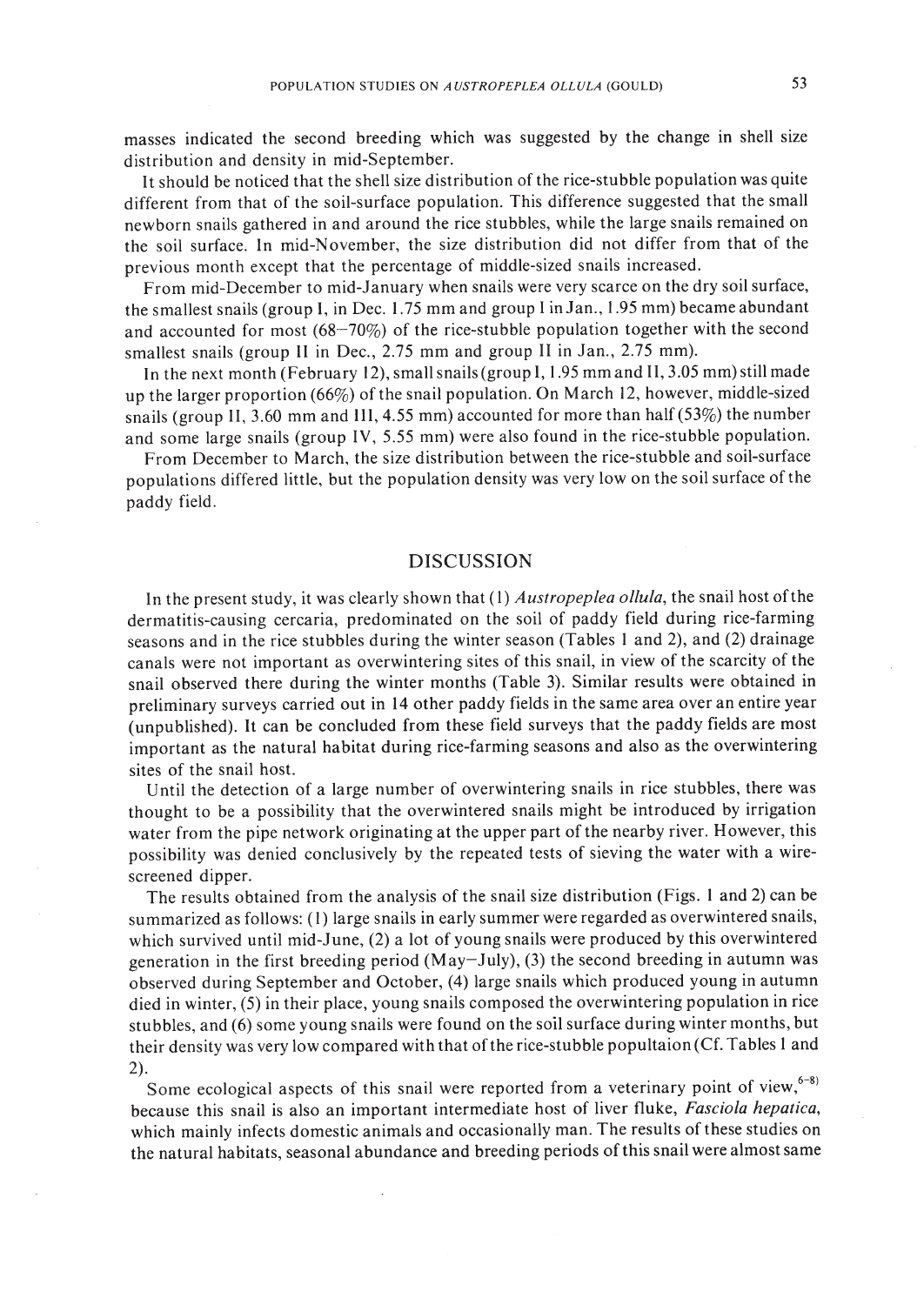as those of the present field observations.

According to the findings of the above studies, the smallest snails that harboured F. *hapatica* cercariae measured 4.8 to 5.5 mm in shell length and the smallest snail depositing egg masses was 5.5 mm. This minimum size of the snail host for cercarial infection seems to be almost same as that of *Trichobilharzia* schistosomes which cause the dermatitis. 9,10) Based on these results, older snails larger than this minimum size are regarded to be important in shedding the cercariae.

Many snails longer than 5 mm were found in the May-June period and also in August and October (Fig. I). However, the population density was considerably lower in August and October than in May-June. The percentage of dead snails increased remarkably in this area in the August-October period due to the draining of the paddy fields as a step in rice farming.'!) Judging from these circumstances, the large snails in the May-June period seem to be responsible for the occurrence of the dermatitis in these months. Moreover, the occasion for farmers to enter the paddy fields is more frequent during rice-planting season (April-May). This fact may be a factor which intensifies the occurrence of the dermatitis in this period.

Infection of *Trichobilharzia* cercariae among the snails was found positive during early summer<sup>10)</sup> and the number of dermatitis patients reported has been highest during this period in the past.<sup> $1,2)$ </sup> The positive infection rate of the snail hosts and prevalence peak of the dermatitis cases jointly coincided with the abundance of large snails found in the field in May-June.

In consideration of these circumstances, control measures of the intermediate host should focus on the large snails in early summer which overwinter in the paddy fields.

The growth rate of this snail host was calculated by rearing captive snails in outdoor conditions.<sup>7)</sup> However, an accurate estimation of the rate in the field has been difficult  $^{12}$ because many size-groups were included in a population, consequently frequency curves of the component size-groups overlapped in the snail size distribution.

In the present study, an attempt was made to analyze the polymodal size distributions by assuming that the snail-size measurement of one size-group (cohort) was expected to fit a normal distribution. As was seen in Figs. I and 2, this assumption seemed to be adequately satisfied for the purpose of estimating the growth rate in the field.

In Fig. I, for example, many snails of one size-group were regarded to grow as follows: Group I (mean shell length = 1.70 mm) on May 31  $\rightarrow$  group II (2.45 mm) on Jun. 12  $\rightarrow$  group III (4.20 mm) on Jul.  $10 \rightarrow$  group IV (5.65 mm) on Aug. 11. A large number of another sizegroup were estimated to grow as follows: Group I (1.50 mm) on Jun.  $12 \rightarrow$  group II (2.20 mm) on Jul. 10  $\rightarrow$  group III (4.15 mm) on Aug. 11. During the next months, a great number of group III (3.55 mm) on Sept. 14 were thought to grow into group II (4.80 mm) on Oct. 2.

Using these estimations, the average growth rate of the shell length was calculated to be 0.053 mm per day during the period from May to October. Based on this growth rate, more than two months are needed for snails in the field to grow from small  $(1.50 \text{ mm})$  to large snails longer than 5.0 mm.

For the overwintering snails in the rice stubbles (group I, II, III and IV in Fig. 2), the growth rate was estimated to be very low (0.0024 mm per day) between December and February. Each size-group, however, started to grow more rapidly in early spring from February to March, the rate being estimated to be 0.018 mm per day. These growth rates during winter and early spring corresponded to 4.5% and 34.0% of the rate during rice farming seasons.